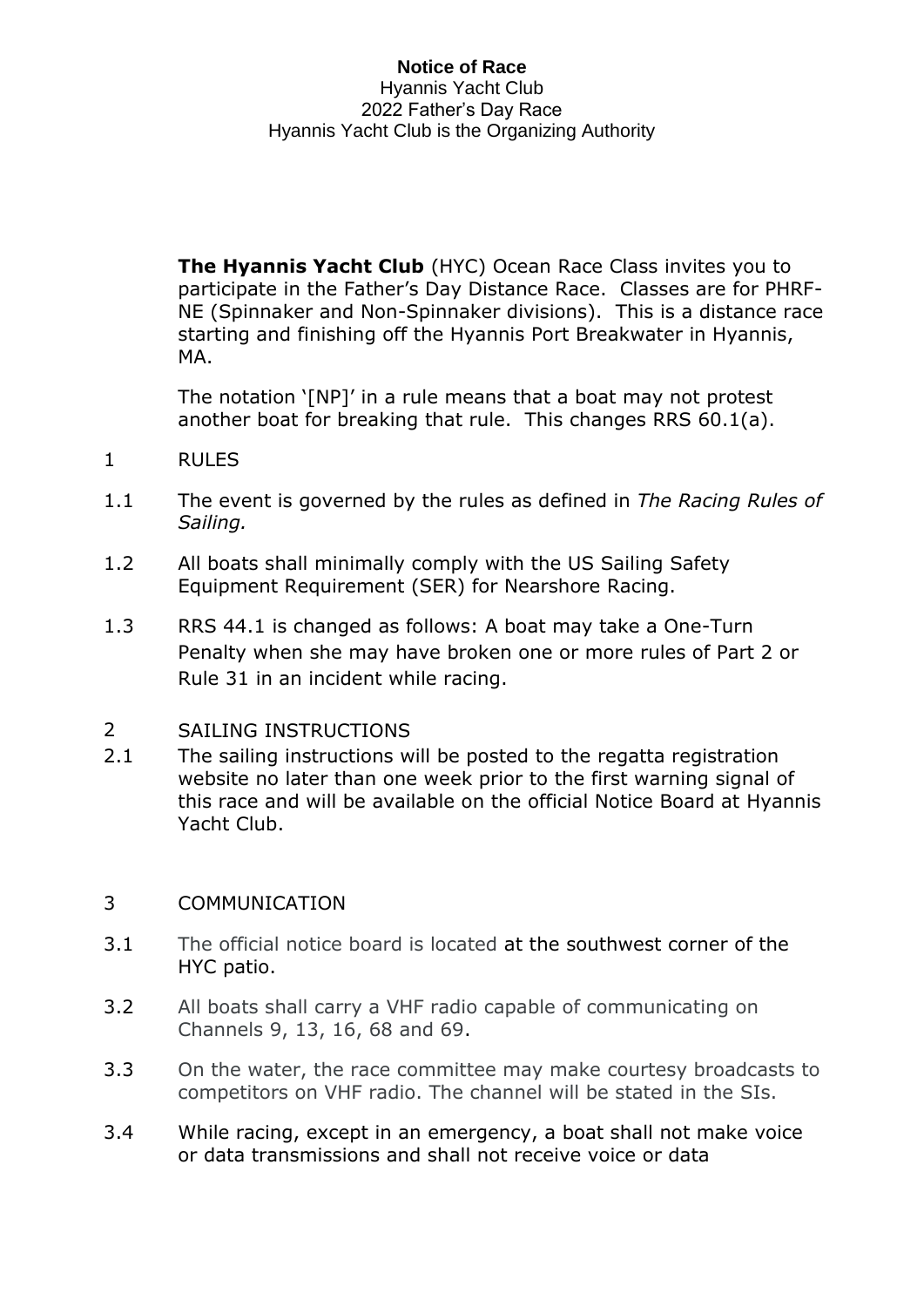communication that is not available to all boats.

- 4 ELIGIBILITY AND ENTRY
- 4.1 All skippers shall be current members of US Sailing.
- 4.2 The event is open to all mono hull boats 24 feet or longer (LOA) with a current valid PHRF New England certificate.
- 4.3 Classes are defined as follows:

| <b>Class A - Spinnaker</b>                             | <b>PHRF</b> Based on Registration |
|--------------------------------------------------------|-----------------------------------|
| Class C - Non-Spinnaker   PHRF   Based on Registration |                                   |
| Class D - Non-Spinnaker   PHRF   Based on Registration |                                   |

- 4.4 A minimum of two boats must be registered to create a class.
- 4.5 A skipper's meeting may be held prior to the race. All skippers will be informed of a skipper's meeting via the email supplied at registration no later than 48 hours prior to the skipper's meeting.
- 4.6 Boats may enter the event by registering online at Regatta Network.
- 4.7 To be considered an entry in the event, a boat shall complete all registration requirements and pay all fees.
- 4.8 Late entries will incur a fee of \$20. No entries will be accepted within 24 hours of the first warning signal.
- 5 FEES
- 5.1 The entry fee for this event will be \$50.
- 6 SAFETY
- 6.1 It shall be the sole and inescapable responsibility of the owner and master of each boat to declare that she is seaworthy in hull, rig, and gear and that she is properly equipped and competently manned and sailed.
- 7 ADVERTISING AND PHOTOGRAPHY
- 7.1 By participating in this race or series, each competitor grants to the organizing authority and its members the right in perpetuity to make, use and show and to license any other person to so make, show, and use, from time to time at their discretion, any photographs, sound recordings, motion pictures and live, taped or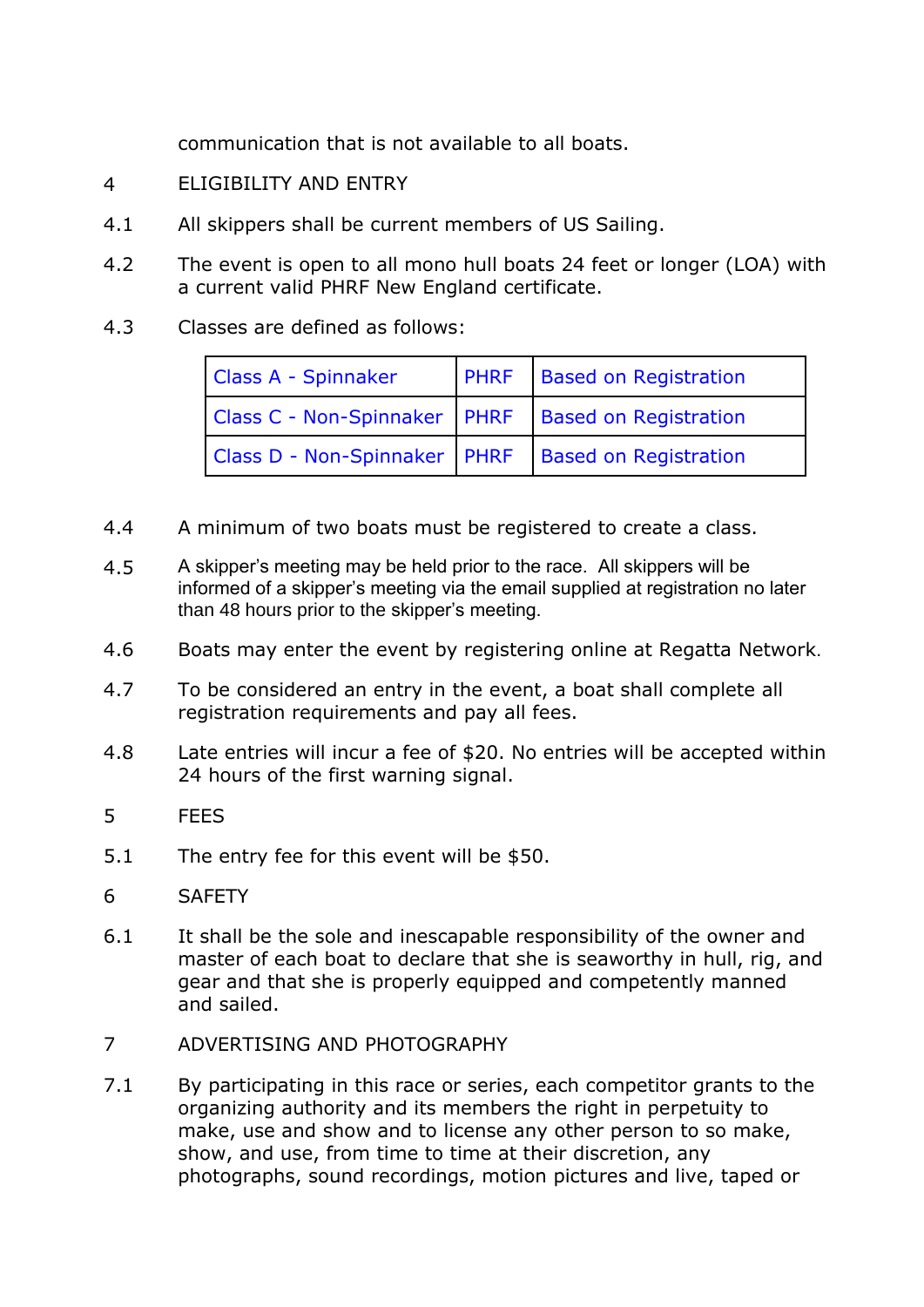filmed television or other productions of them or their property made during the period of the series.

## 8 SCHEDULE

8.1 Date of racing:

| Date      | Class   Warning signal |
|-----------|------------------------|
| 6/19/2022 | 1000 hrs               |

## 9 EQUIPMENT INSPECTION

- 9.1 Boats may be inspected at any time to determine compliance with any rule.
- 10 VENUE
- 10.1 Racing shall take place in the waters of Nantucket Sound and Martha's Vineyard Sound.
- 10.2 Post-race activities will take place at Hyannis Yacht Club.
- 11 COURSES
- 11.1 The course(s) to be sailed will use government marks to create a course length with an anticipated average elapsed time between 3 to 6 hours.
- 12 SCORING
- 12.1 The scoring system is as follows: Low Point System using time on distance.
- 13 BERTHING
- 13.1 Moorings and slips may be available for rent at Hyannis Yacht Club by contacting the steward's office at 508-778-6100
- 14 RISK STATEMENT
- 14.1 RRS 3 states: 'The responsibility for a boat's decision to participate in a race or to continue to race is hers alone.' By participating in this event each competitor agrees and acknowledges that sailing is a potentially dangerous activity with inherent risks. These risks include strong winds and rough seas, sudden changes in weather, failure of equipment, boat handling errors, poor seamanship by other boats, loss of balance on an unstable platform and fatigue